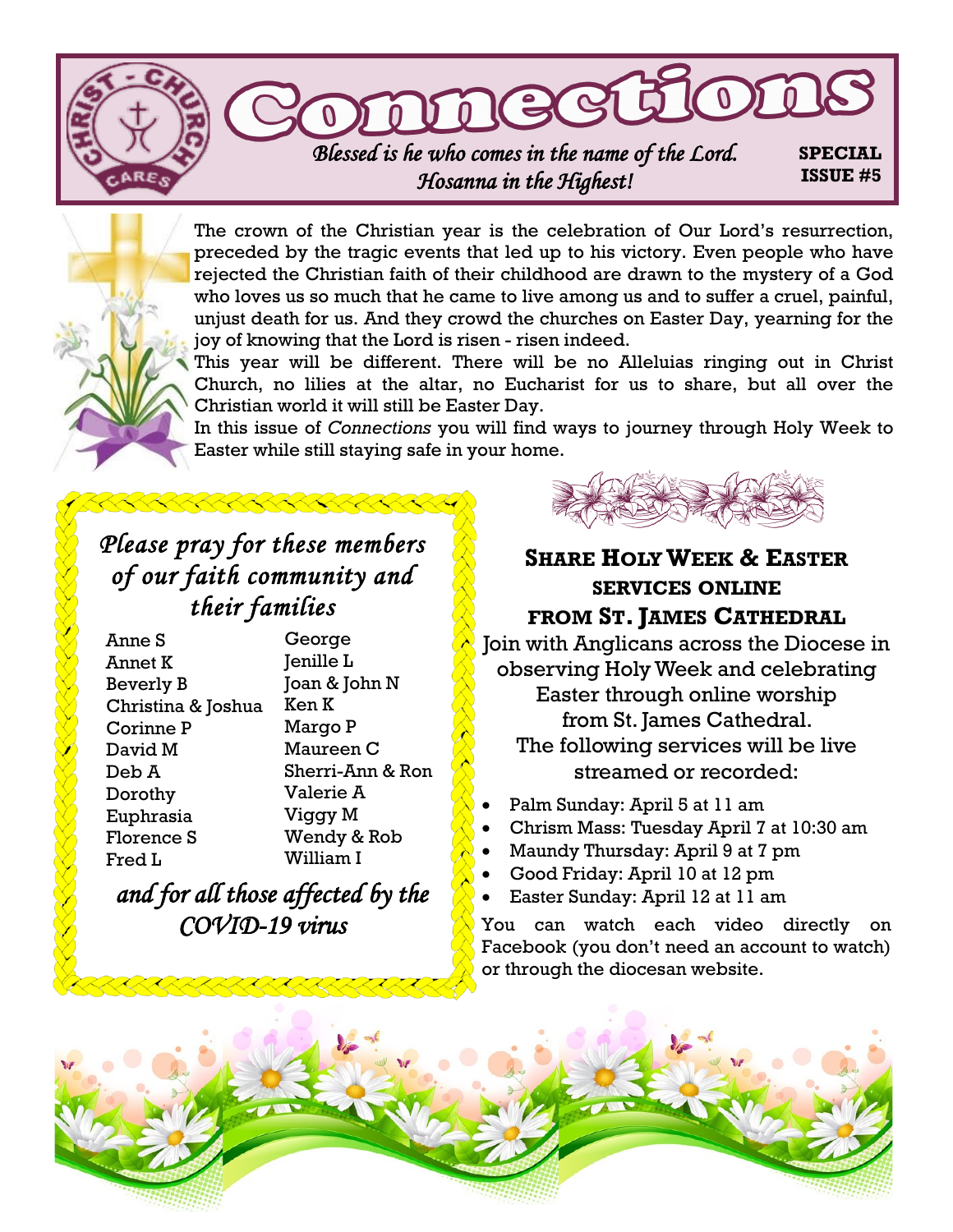### *PERSPECTIVE: HOLDING ONTO THE GOD OF GRACE*

*- Pastor Pam* 

From the beginning of the book of Genesis we see that God, who was before time and spoke creation into being, then stepped back and

reflected. God's thinking: "it is good". Over and again, as creation was made, the waters, vegetation, sun and moon, creatures in and out of the waters, God's response was, "it is good". In creating mankind, "let us make humankind in our image"... "male and female he created them"... and, upon reflection on what God had done, all "was very good".

And yet, these same words, "it is good", could not have been what Jesus thought as he journeyed toward Jerusalem, about 2000 years ago. During the days that led up to the cross did he ever think, instead, "It shouldn't be like this"? All had been made so "good". Instead, Jesus received anything but. One minute there were accolades in the form of waved palm branches and the next, derision and hate. Where had "good" gone?

"It shouldn't be like this", has certainly been my thought in these last weeks. Especially after listening to a 2006 TED talk by Dr. Larry Brilliant. The American epidemiologist walked listeners through how smallpox was eradicated from the planet in 1980. He called for a new global system that could identify and contain pandemics before they spread. THIS IN 2006! If so much was known fourteen years ago, how could the pandemic of the COVID-19 virus occur today and with such widespread and detrimental effects?

Of course, thinking "it shouldn't be like this", does not help any of us to do anything constructive. In the same way, wallowing in the hate of the world would not do Jesus any good. So what did Jesus do? I invite you to walk with Jesus in this next week, utilising the Stations of the Cross, which you will find in *Connections*. Jesus faced evil. He did not let it



me in suffering for the gospel, relying on the power of God, who saved us and called us with a holy calling, not according to our works but according to his own purpose and grace. This grace was given to us in Christ Jesus before the ages began, but it has now been revealed through the appearing of our Savior Christ Jesus, who abolished death and brought life

and immortality to light through the gospel".

If Jesus endured the journey that was the cross, we too can endure, holding onto the God of grace. He is our hope and light now and at the end of the COVID-19 tunnel.



Children in Canada grow up expecting [decorated](http://www.womansday.com/home/crafts-projects/g2216/easter-eggs/)  [eggs](http://www.womansday.com/home/crafts-projects/g2216/easter-eggs/) and [candy from the Easter bunny](http://www.womansday.com/food-recipes/food-drinks/g2201/easter-candy/) each year. Brought to this country by German immigrants in the 1700s, the practice is rooted in the belief that [rabbits and eggs symbolize fertility and rebirth.](http://www.womansday.com/life/a17092846/easter-bunny-history/)

Other cultures have their own unique Easter celebrations. It's drenching people with water in Poland, bonfires in Finland or reading crime novels in Norway.

In Florence, Italy, locals celebrate a 350-year-old Easter tradition known as Scoppio del Carro, or "explosion of the cart." An ornate cart packed with fireworks is led through the streets by people in 15th century costumes before stopping outside the Duomo; the Archbishop then lights a fuse during Easter mass that leads outside to the cart and sparks a lively fireworks display. The [meaning](https://www.visitflorence.com/florence-events/explosion-of-the-cart-easter.html)  [behind the custom dates back to the First Crusade,](https://www.visitflorence.com/florence-events/explosion-of-the-cart-easter.html) and is meant to ensure a good harvest.

On the morning of Holy Saturday, people on the Greek island of Corfu throw pots, pans and other earthenware out of their windows. This "throwing of the pots" ritual [welcomes spring,](https://www.countryliving.com/life/g3077/spring-quotes/) symbolizing the new crops that will be gathered in new pots.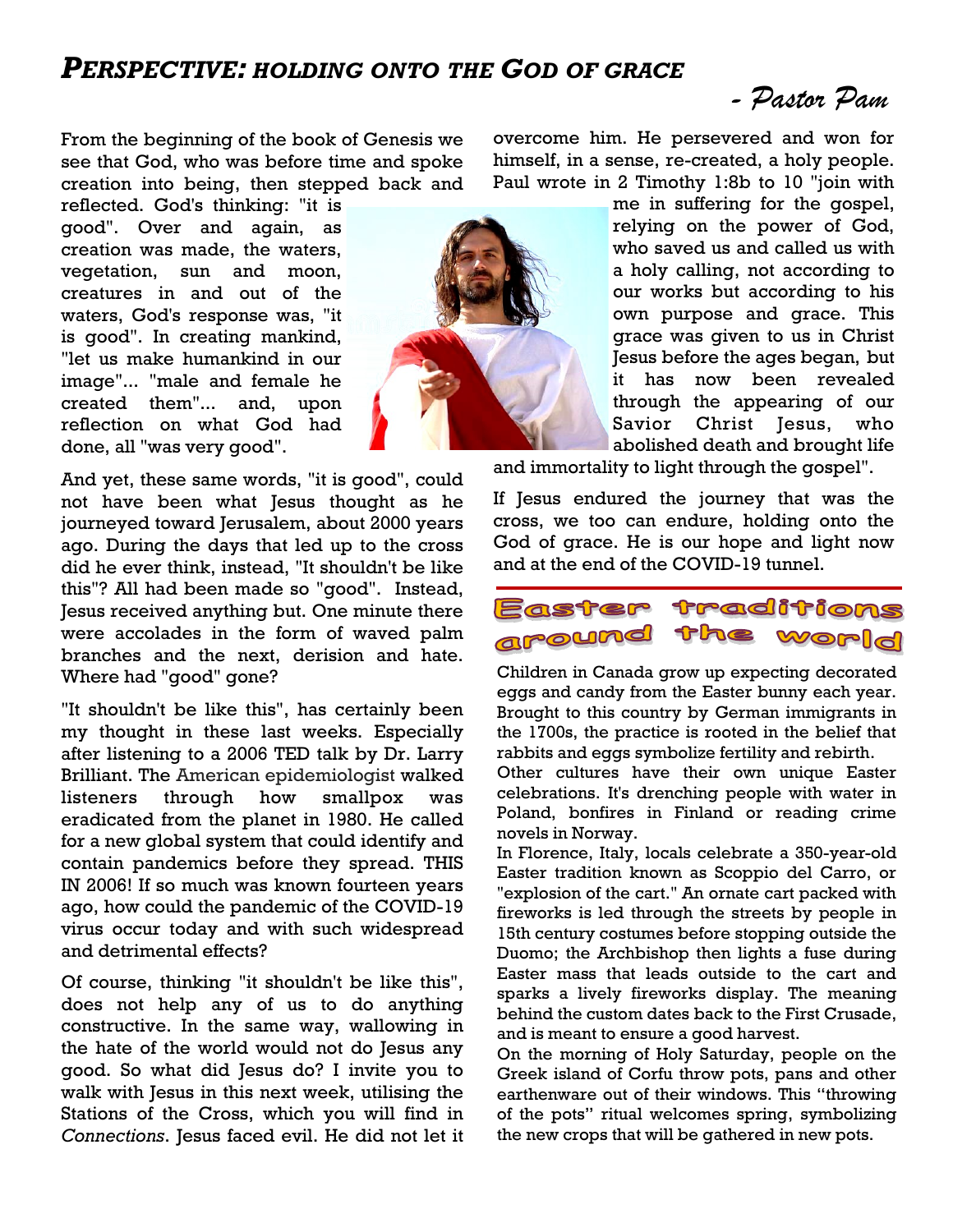# **CHRIST CHURCH FINANCES**

Three weeks ago, our world was turned upside down. In addition to cancelling worship, events and even meeting others in person, our finances were completely disrupted, especially the main sources of our income: Sunday offering, fundraising, and rental income. As most of our expenses, eg. salaries, heat, insurance etc., continue, this poses a major challenge, not only to us, but to all churches. In the midst of this, the Diocese has responded quickly, announcing that for April and May, they will cover clergy compensation costs and forgo the Diocesan assessment charge for all parishes. To cover the cost, the Diocese has borrowed the money and pledged property it owns as collateral. If necessary, it is prepared to sell the property to cover the cost. This is an incredibly generous offer, worth about \$10,000 to Christ Church for each month, and we are very thankful for it.

The Diocesan offer has relieved some of the immediate pressure on our parish finances, but we still need your support through this time. We will continue our employment arrangements with Ellen and Sam, as it is important to support them at this time. We look forward to learning more news about the government wage support program to help cover these costs. The programs of all our renters are shut down, and their sources of income restricted or non-existent. Of particular concern is the Daycare, and we are in discussion with them concerning their rent obligations. Faith Tabernacle church has already given us their April payment. We appreciate their seeing this as being important at this time.

**CHRIST CHURCH SCARBOROUGH 155 Markham Road 416-261-4169 M1M 3A1 office@christchurchscarborough.com Website**:**www.christchurchscarborough.com ALL SERVICES AND MEETINGS CANCELLED** 

**UNTIL FURTHER NOTICE**

We are thankful for your continuing support, and grateful to those who have already forwarded their offerings. We still have about \$7,000 a month expenses to cover over the next two months. If you are able, we will welcome receiving your help donation. Envelope offerings may be mailed or deposited through the mail slot at the church (cheques only - no cash), or if you give me a call 416-265-5995, I will either arrange to pick up, or make other arrangements.

Ian Campbell, Treasurer

# *Worship with us through technology*

**Please see the Christ Church website for the worship resources we are preparing for Palm Sunday, for Holy week and thereafter. You might even see Pastor** 

**Pam preaching and you will hear Sam's wonderful playing and can sing along. The best place for** 



**more information is [https://](https://www.toronto.anglican.ca/2020/03/13/covid-19-updates/#worship) [www.toronto.anglican.ca/2020/03/13/](https://www.toronto.anglican.ca/2020/03/13/covid-19-updates/#worship) [covid-19-updates/#worship](https://www.toronto.anglican.ca/2020/03/13/covid-19-updates/#worship) Some parishes will live stream. For these you will have to find out the time of the service. Others are taped beforehand and you can see them at any time on Sunday morning or thereafter. For our parishioners from Barbados, St.** 

**Thomas Barbados service is available at [https://www.facebook.com/](https://www.facebook.com/stthomasparishchurch/) [stthomasparishchurch/](https://www.facebook.com/stthomasparishchurch/) (This is a livestreamed service.)**

The phrase

"do not be afraid"<br>is written in the Bible 365 times. That's a daily reminder from God to live every day being fearless v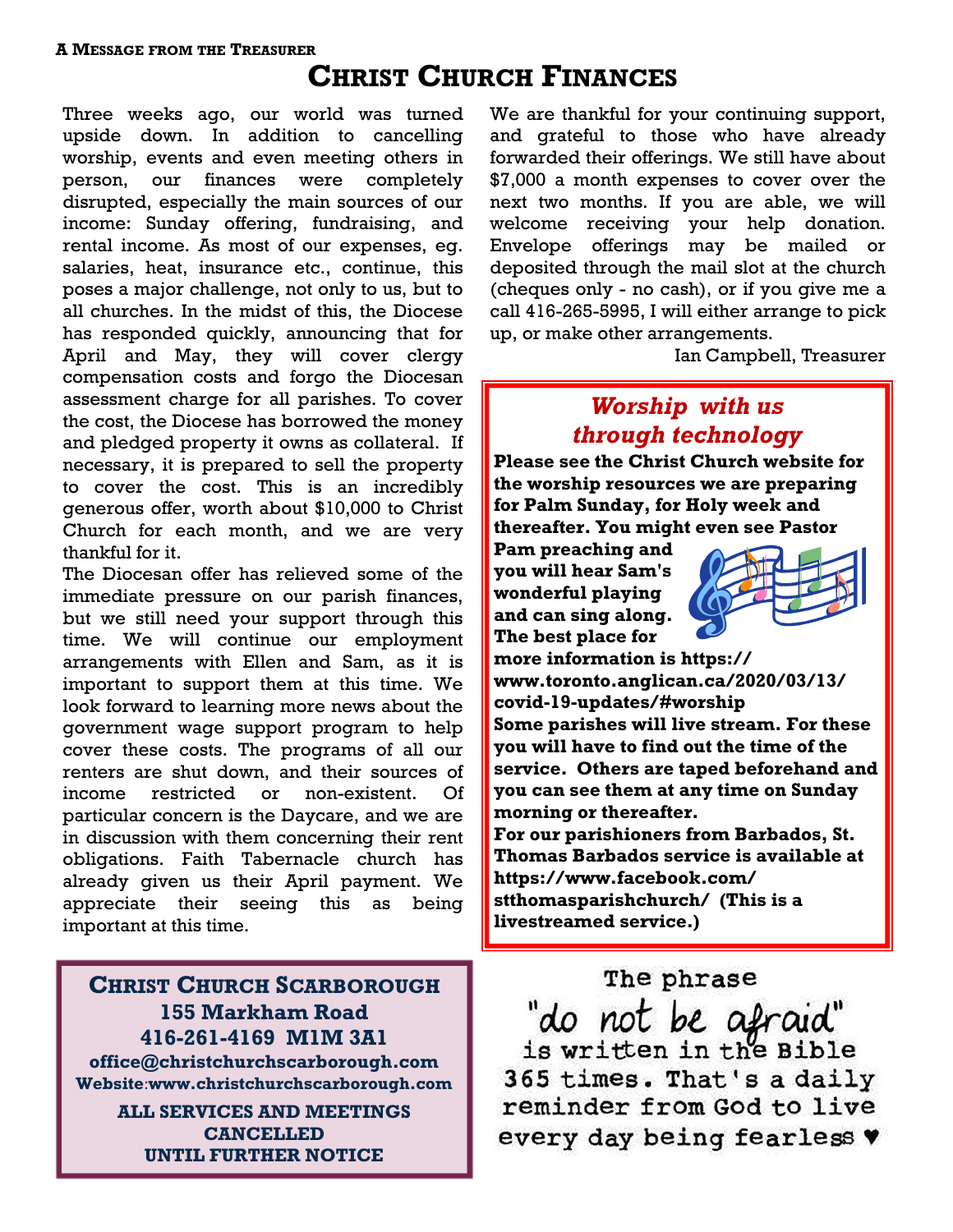## **FROM "HOSANNA!" TO "CRUCIFY HIM!" TO "ALLELUIA - HE IS RISEN!"**



#### *APRIL 5 PALM SUNDAY*

They wanted a Messiah, someone who would drive out their Roman oppressors. So they shouted "Hosanna!" which means "Save us!" when the charismatic preacher from Nazareth rode into Jerusalem on a donkey. We begin our journey with these misguided people.

**Readings** *Psalm 118: 1 & 2, 19 to 29; Philippians 2: 5 to 11; Matthew 21: 1 to 11; Luke 19: 1 & 2, 39 & 40* **The Collect of the Day** 

Almighty and everlasting God, in tender love for all our human race you sent your Son our Saviour Jesus Christ to take our flesh and suffer death upon a cruel cross. May we follow the example of his great humility and share in the glory of his resurrection; through Jesus Christ our Lord, who is alive and reigns with you and the Holy Spirit, one God, now and forever. AMEN



### *APRIL 6 MONDAY IN HOLY WEEK*

We spend a little time each day retracing the tragic procession that took Jesus from the place where he had been brutally beaten to the cruel cross where he would die. Our thoughts are directed with reflectins and prayer as we move from one step to the next as He did on that awful

*(See the following pages for appropriate guides to recalling the events of this week.)*  **Readings** *Isaiah 42: 1 to 9; Psalm 36: 5 to 10; Hebrews 9: 11 to 15; John 12: 1 to 11*

#### **The Collect of the Day**

Almighty God, whose Son was crucified yet entered into glory, may we, walking in the way of the cross, find it is for us the way of life; through Jesus Christ our Lord, who is alive and reigns with you and the Holy Spirit, one God, now and forever. AMEN



#### *APRIL 7 TUESDAY IN HOLY WEEK*

Burdened under the heavy cross that will be his instrument of death, lashed by the jeers and insults of the crowd lining his path, our Lord makes his painful way though the streets of Jerusalem to Golgotha, "The Place of the Skull" outside the walls of the city.

**Readings** *Isaiah 49: 1 to 7; Psalm 71: 1 to 12; 1 Corinthians 1: 18 to 31; John 12: 20 to 36* **The Collect of the Day** 

O God, by the passion of your blessed Son you made an instrument of shameful death to be for us the means of life. May our lives be so transformed by his passion that we may witness to his grace; who lives and reigns with you and the Holy Spirit, one God, now and forever. AMEN

#### *APRIL 8 WEDNESDAY IN HOLY WEEK*



Jesus is exhausted. He stumbles and falls. His strength is ebbing, but he must go on, until the full price for our sins has been paid by this innocent man.

**Readings** *Isaiah 50: 4 to 9a; Psalm 70; Hebrews 12: 1 to 3; John 13: 21 to 30*  **The Collect of the Day** 

Lord God, your Son our Saviour gave his body to be whipped and turned his face for men to spit upon. Give your servants grace to accept suffering for his sake, confident of the glory that will be revealed through Jesus Christ our Lord, who is alive and reigns with you and the Holy Spirit, one God, now and forever. AMEN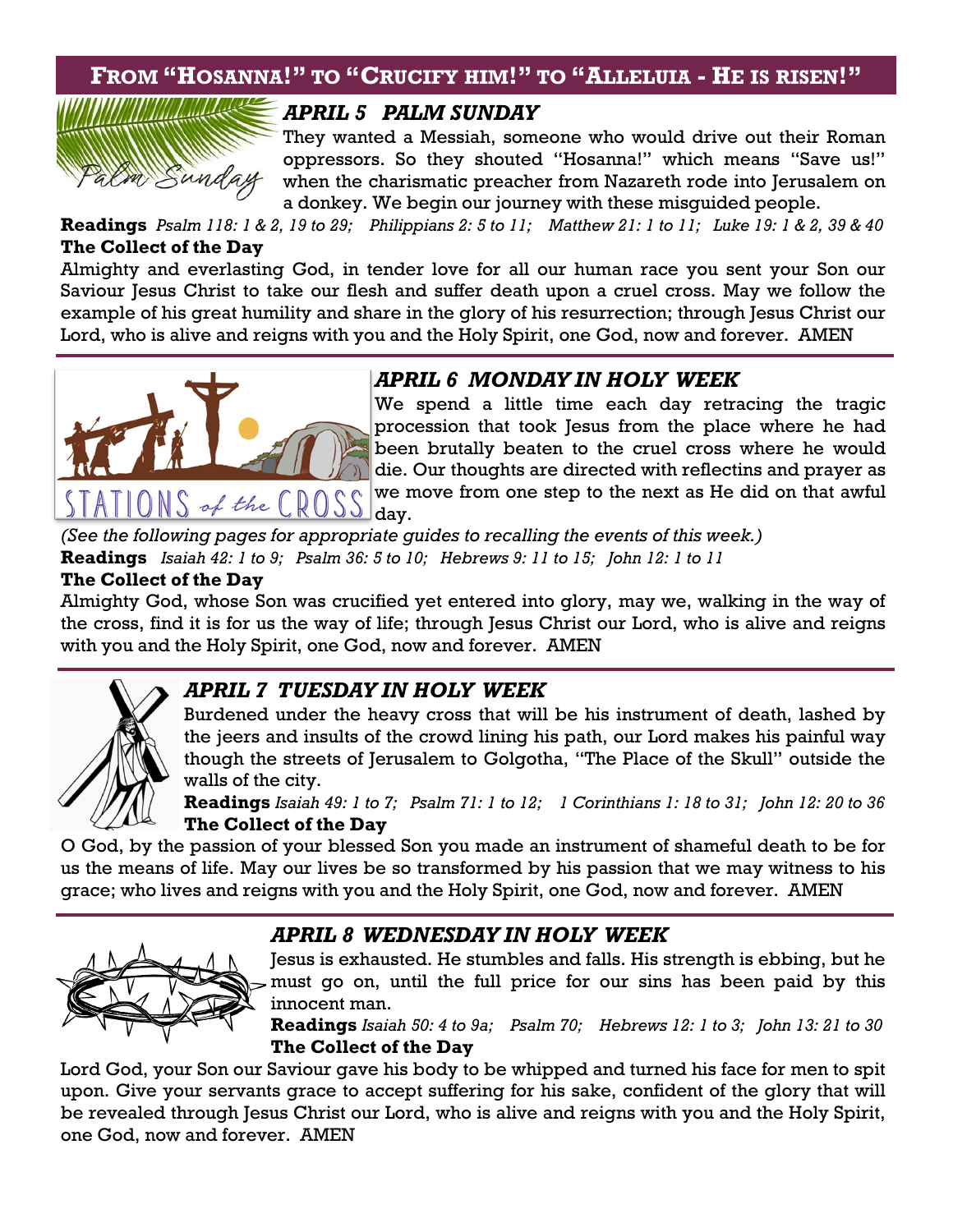

# *APRIL 9 MAUNDY THURSDAY*

The word "Maundy" is derived from the Latin word for "command" and refers to Jesus' commandment to the disciples to "Love one another as I have loved you."

We remember how Jesus washed the feet of his disciples to teach us to serve each another.

We remember the supper that Jesus sanctified to his memory.

We remember how we usually strip the altar on this night and empty the chancel of every article that gives us joy in the living

Redeemer, as we grieve his death. The chancel becomes a silent tomb, awaiting the Saviour of the world.

**Readings** *Exodus 12: 1 to 14; Psalm 116: 10 to 17; 1 Corinthians 11: 23 to 26; John 13: 1 to 15* **The Collect of the Day** 

O God, your Son Jesus Christ has left to us a meal of bread and wine in which we share his body and his blood. May we who celebrate this sign of his great love show in our lives the fruits of his redemption; through Jesus Christ our Lord, who lives and reigns with you and the Holy Spirit, one God, now and forever. AMEN



# *APRIL 10 GOOD FRIDAY*

Our Lord asks us to stand at the foot of his cross as he suffers agony for us.

We hear his heartbroken cry, "My God, my God, why have you forsaken me?"

We face the reality of his death.

**Readings** *Isaiah 52: 13 to 53 and 12; Psalm 22: 1 to 17; Hebrews 4: 14 to 16, 5, and 7 to 9; John 18; 1 to 19 and 42*

**The Collect of the Day** 

Almighty God, look graciously, we pray, on this your family, for whom our Lord Jesus Christ was willing to be betrayed and given into the hands of sinners, and to suffer death upon the cross; who now lives and reigns with you and the Holy Spirit, one God,

forever and ever. AMEN



# *APRIL 12**EARLY ON THE THIRD DAY*

We celebrate our Lord's resurrection on the day that changed the world forever. We greet each other by telephone or e-mail or text message with the words "The Lord is risen! He is risen indeed!"

Even in physical separation, we are together in Christian fellowship as we rejoice in the amazing truth that God has forgiven all our transgressions and we are born to new life through Jesus.

**Readings** *Jeremiah 31: 1 to 6; Psalm 118: 14 to 24; Colossians 3: 1 to 4; John 20: 1 to 18*

#### **The Collect of the Day**

Lord of life and power, through the mighty resurrection of your Son, you have overcome the old order of sin and death and have made all things new in him. May we, being dead to sin and alive to you in Jesus Christ, reign with him in glory, who with you and the Holy Spirit is alive, one God, now and forever. AMEN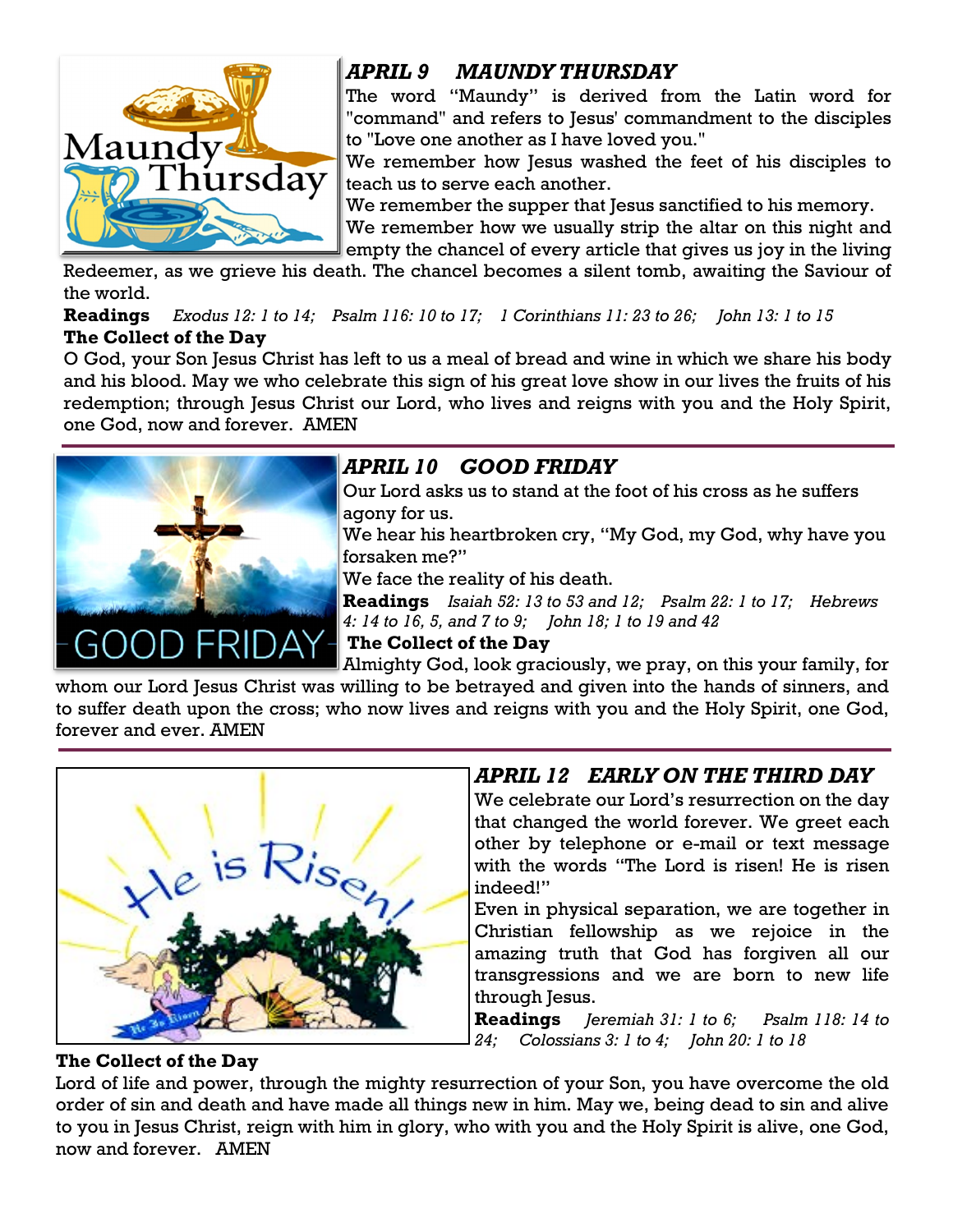# The way of the Cross

As we trace Jesus' terrible journey, we should walk from room to room in our home or backyard. The steps we take are not taken alone. Two thousand years ago Jesus walked the path of betrayal, mocking and death upon a cross. He was tested and not found wanting. Nothing we can experience can exceed what he experienced. He walks with us and he asks us to walk with him.

#### **1. JESUS IS JUDGED AND CONDEMNED TO DEATH**

**Scripture reading** *Matthew 27: 1 and 2 and 15 to 26*

**Reflection** King Herod and the temple rulers agreed that Jesus should die. Caught in the middle was Pilate. His past record had serious errors. He didn't need this local squabble. The truth was, Jesus was innocent. But the crowd demanded a murderer instead of Jesus. Protect your power and influence. So Pilate played it safe.

Playing it safe sometimes works, but when we choose expediency we suffer shame and guilt. The blessing is that God is always there, to love and to forgive us.

**Prayer** *We pray for all political leaders, diplomats and government officials, that they may work for the common good and pursue peace and justice for all. For every occasion when people hurt others. For those in prison and those on trial in the courts. And we pray for ourselves, when we judge and condemn others. When we are judged and condemned. Help us to know the humility of Jesus. Lord, hear our prayer.*

#### **2. JESUS IS MOCKED AND GIVEN THE CROSS**

**Scripture reading** *Matthew 27: 27 to 31*

**Reflection** What a pathetic sight! Bruises all over his body, blood on his face from his crown of thorns. "Hail, King of the Jews" the soldiers yelled. Don't blame them. They were just doing their jobs. Today, this event would be revolting. But, like the soldiers, because of our ignorance or selfishness, we too mock his kingdom. Like the soldiers, we scourge him. Every time we hurt someone, every time we fail to help someone, we put a crown of thorns on his head. God is hurt.

**Prayer** *We pray for all who serve and protect; police, firefighters, paramedics, our armed forces. For all who hate and for all who are hated. For all who mock others and for all who are mocked. For all victims of violence and for those who are violent to others. For those who live under oppression of any kind. And we pray for ourselves, when we insult or hurt others; when we are hurt or humiliated; that we may not be indifferent to the hurt of others. Lord, hear our prayer.*

#### **3. JESUS FALLS FOR THE FIRST TIME**

**Narration** *Not only did the soldiers mock Jesus, they painfully scourged his body. Then they thrust the weight of a rough wooden cross on his sagging shoulders. Step after step, he begins the tortuous journey along the cobbled streets of the holy city. Without warning, his knees buckle and he falls.*

**Reflection** Bloodied and exhausted, he lies there under the weight of a cross and the despair of what has happened. He was chastised so we might have peace. He was mocked so we might have hope. He was betrayed so we might be forgiven. On his back was laid all the fear, shame, guilt and sin of every one of us. He fell because its weight was overwhelming.

**Prayer** *We pray for those suffering from chronic pain. For those living with cancer, aids, Covid-19 and other diseases. For those who are physically or mentally exhausted. For those who are hungry, especially children in Canada. For those facing any kind of failure in their lives. For those who care for the sick, the weak and the frail elderly. For doctors, nurses and other healthcare workers. For caregivers of any kind, especially family and friends. And for ourselves, when we face sickness or disease, weakness, fatigue, chronic pain, social isolation; when we experience failure of any kind. Lord, hear our prayer.*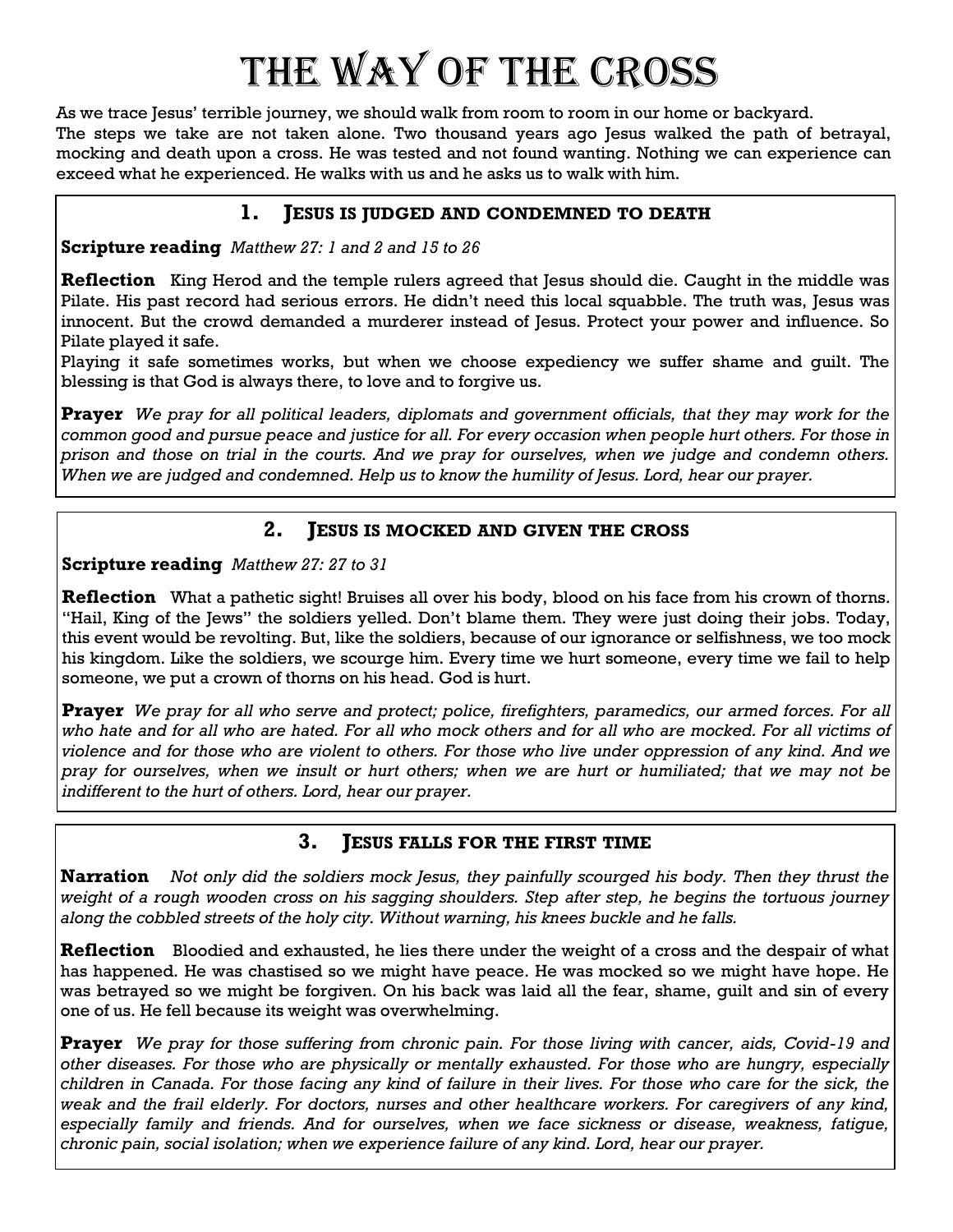#### **4. SIMON OF CYRENE HELPS CARRY THE CROSS**

**Scripture reading** *Mark 15: 21 and 22*

**Reflection** Simon was not a volunteer. He was called out of the crowd by a soldier - the only one to share the burden of the cross with Jesus. How often do we bear someone else's cross? Do we always wait to be asked? Or do we reach out the hand of love? Whenever we respond to a need with kindness, we make a difference to God. It is better to volunteer, but if we are drafted by God, we take up the cross of Jesus and carry it by doing his work in the world.

**Prayer** *We pray for the people of Egypt, Israel, Palestine, Zimbabwe, Iraq, Afghanistan and others in conflict. For the people in every land who seek freedom, security and justice. For the millions of refugees in camps. For international understanding that fosters mutual respect. For all who are disadvantaged by colour,*  race, gender or religious beliefs. For the removal of all barriers of bias between people. And for ourselves, *that we may be free from prejudice of any kind; that self-love may not hinder us from caring for and serving others. Lord, hear our prayer.*

#### **5. VERONICA WIPES THE BROW OF JESUS**

**Narration** *The men who were his friends ran away in fear for their lives, but the women who believed in Jesus stayed with him. Loyalty and compassion triumphed over despair. Tradition says that the woman whom*  Jesus healed of a blood disease was named Veronica. Despite the danger to herself, she gently wipes the *blood from his sweating face. No-one else seems to care. But she does.*

**Reflection** Exposure to cruelty tends to reveal the true measure of a person. The crowd revealed mostly cowardice, apathy or a 'let's party' attitude. But it can also bring out compassion and courage. Out of the crowd came one woman - Veronica. Never mind the soldiers. Never mind the crowd. Take a risk. Do something - for the Lord. Every day we have to make choices. Turn our backs on evil, or take the risk and respond in love. Choose.

**Prayer** *We pray with thanks for those who see with God's eyes and see beauty and love where others see only ugliness and squalor. For those who feel unattractive to themselves and others. For all those who make others feel disliked or rejected. For those who reach out to others with acceptance and affection. And we pray for ourselves, that we may see beauty where God sees beauty, that our hearts may be open to compassion, our minds to console, our voices to comfort, our hands to serve and heal. Lord, hear our prayer.*

#### **6. JESUS FALLS FOR A SECOND TIME**

**Narration** *Each step makes the heavy beam fall like a sledgehammer on his aching back. His ears are bombarded by the laughter and insults of the crowd who, like angry bees, push and jostle him. He goes down again, this time face forward, cracking his elbows and knees on the stone walkway. He has fallen for the second time.*

**Reflection** They hailed him as a king. Now he is despised and rejected, a pitiful excuse for a human being. A common criminal, carrying his cross. The paradox is striking. The Centurion's power and the utter degradation of one powerless man. Our hearts know the truth. It is our weakness he carries, our sins he bears, our burdens, yours and mine. His aching muscles are ours. His battered bones are ours.

**Prayer** *We pray that mercy will always temper justice. For those imprisoned seeking release or pardon. For parole boards and those responsible for official mercy. For those who suffer from stress and mental and spiritual illness. For those who suffer with Alzheimer's and their families and friends. And we pray for ourselves, that we may openly and honestly seek forgiveness from those whom we have hurt and sincerely forgive those who have hurt us. That we see the pain in others and reach out to them in love. Lord, hear our prayer.*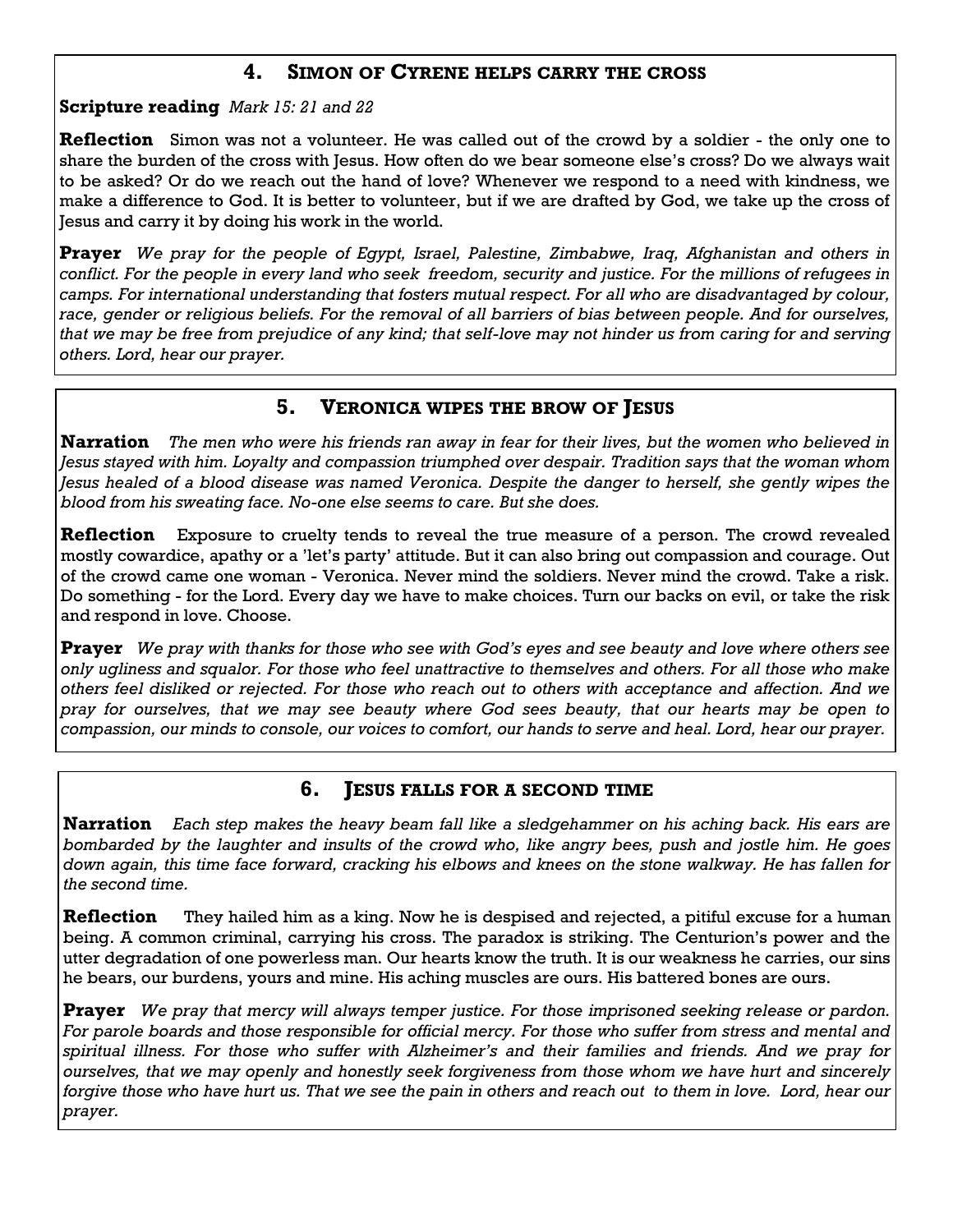#### **7. JESUS MEETS THE WOMEN OF JERUSALEM**

**Scripture reading** *Luke 23: 27 to 31*

**Reflection** Two groups of women followed Jesus on this day; first, the faithful followers. He didn't talk to them. He just looked at them with love. But others, excited by what was happening, meant well, but they were merely spectators who hadn't taken his teachings to heart. Jesus tells them not to weep for him but for themselves and their children. How often are we like the women of Jerusalem? Lacking true caring for those who are wounded in body, mind or spirit?

**Prayer** *We pray for women everywhere, that they may be treated as equals. For those who watch their*  loved ones go to war. For those who grieve their loved ones killed or wounded as a result of violence, that *peace may replace conflict. In penitence and sorrow for each time right is overcome by might; when the powerful are given respect while the disadvantaged remain powerless; when the poor are ignored or oppressed. For the liberation of all persons. And we pray for ourselves, that the Holy Spirit will give us the mind of Jesus so that we will actively care for all those in need and respect the dignity of every human being. Lord, hear our prayer.*

#### **8. JESUS FALLS FOR THE THIRD TIME**

**Narration** *With Simon helping, the grim parade reaches the old quarry where the Romans hold crucifixions. Each breath is a struggle … each step a stumble … each muscle shrieks pain … his foot catches a cobblestone … his wobbling knees explode … he collapses in a heap. Jesus falls a third time.*

**Reflection** He lies on the cold ground, not guilty of anything but love. When you love someone, you give of yourself, so there should be less of yourself than there was at the start. Yet you feel more. You feel you really are the person you were meant to be. In the prostrate form of Jesus, we see the greatest love the world has ever known. Love for you, love for me, love for all of us together by name. He lies there, battered and bleeding … for us.

**Prayer** *We pray for those who experience moral weakness. For those whose faith is filled with doubts. For those who have given up hope. For those who have reached the limit of their physical, mental and spiritual strength. For those who counsel the despairing or suicidal. For those who offer comfort to the dying or bereaved. For chaplains who minister to those in hospitals or prisons. And we pray for ourselves, when we experience spiritual failure; when everything seems hopeless; that we may have the patience and resolve that Jesus had on his long, painful march to death. Lord, hear our prayer.*

#### **9. JESUS IS STRIPPED OF HIS GARMENTS**

**Scripture readings** *John 19: 17 and 18 and Mark 15: 23 and 24*

**Reflection** The soldiers did not waste anything, so they threw dice to divide his clothes. Finally Jesus had absolutely nothing. Yet his loss gave us new life. By his death, he conquered death. By his love, he defeated hate. By forgiving his executioners, he destroyed guilt and shame. To live for yourself alone is hardly worth living. But if you live with Jesus, you are fully and freely alive, as you were meant to be.

**Prayer** *We pray for all who are exposed to ridicule, shame or humiliation. For battered women and children. For women who are raped and children who are victims of violence and sexual abuse. For those who degrade and humiliate others by their words or actions. For those who exploit others racially, mentally, intellectually, socially. And we pray for ourselves, when we feel ashamed, guilty or abused by race, gender, colour, social or mental status, that we may live with healing and freedom. Lord, hear our prayer.*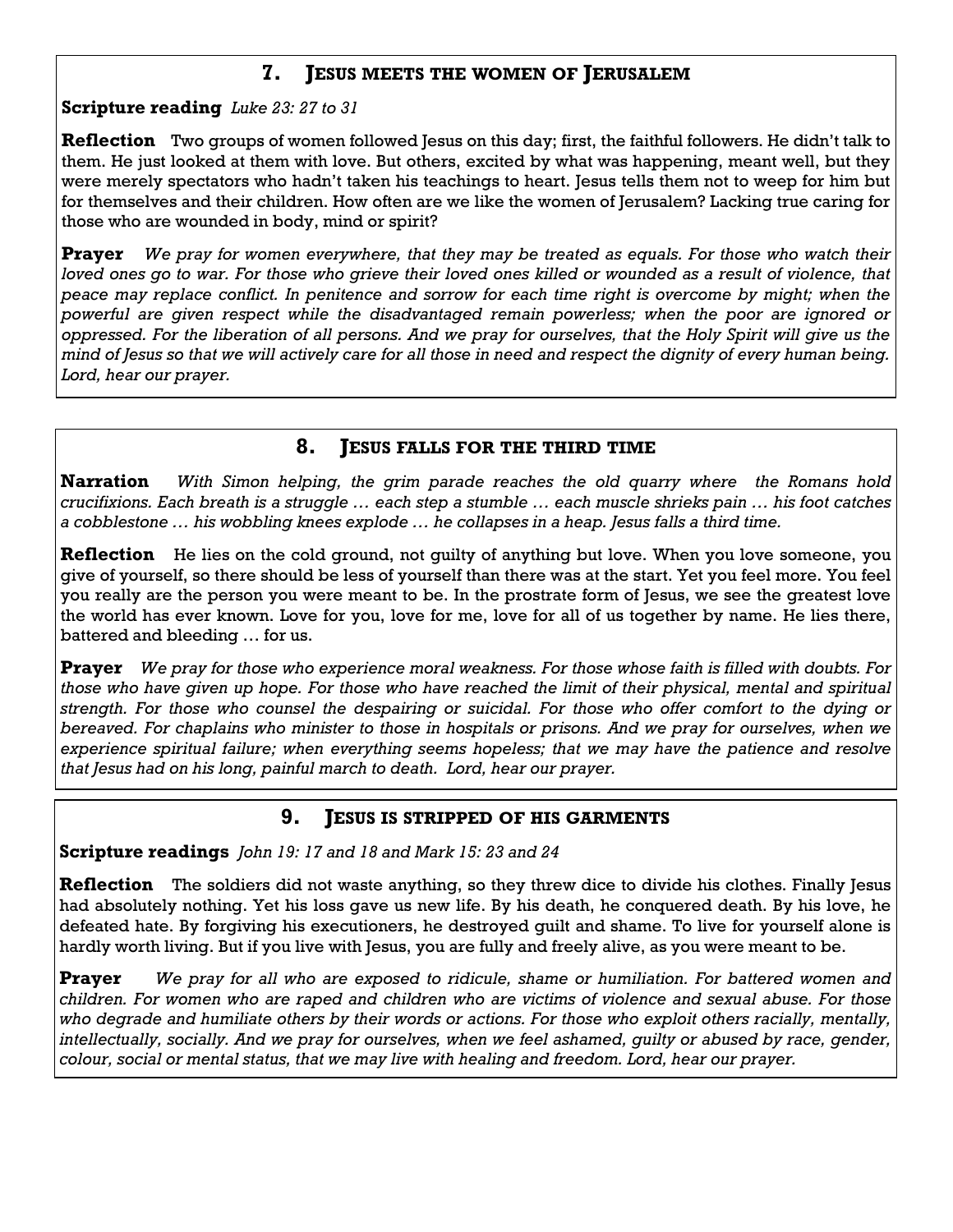#### **10. JESUS IS NAILED TO THE CROSS**

#### **Scripture reading** *Mark 15: 25 to 32*

**Reflection** "Father, forgive them." These words promise us the grace for which this tragic scheme is the price tag. The soldiers hammering in the nails. "Father, forgive them." The crowd that yelled "Crucify him!" - his reply - "Father, forgive them." Crucifixion is not pretty, yet in this act of love and obedience we see the beauty of what God is like and what we could be like. Every time we turn away from God we are there at the cross, and Jesus says "Father, forgive them."

**Prayer** *In awe and gratitude, we stand before the cross. God loved the world so much that he gave up his son to suffering and death. So we pray for those who destroy that which is good, true and sacred. For those who suppress the Good News of Jesus crucified. For those who are persecuted for their faith and for their persecutors. And we pray for ourselves, when we are called to stand up for our faith; that we follow the way of the cross in our lives so that sin and suffering can be broken on the rock of love Lord, hear our prayer.*

#### **11. JESUS GREETS HIS MOTHER**

**Scripture reading** *John 19: 25 to 27*

**Reflection** There were three Marys at the foot of the cross ... Mary his friend ... Mary his aunt ... and Mary his mother. Shock and sorrow were tearing them apart. For Mary his mother, there he was, nailed on the cross, his suffering wracking her body with sobs. In compassion, he asks one of his disciples to take care of her. So we must all care for our brothers and sisters, from the starving children in Africa to the homeless man sleeping on a grate in Toronto. All have real needs of body, mind and spirit.

**Prayer** *We give thanks for the love of Mary, the mother of Jesus. We pray for our own mothers, fathers and grandparents, and we name them now in our minds and hearts. For the love and joy they have given us, and in sorrow for the ways we hurt them. For those still living and those who have died and are at rest. For the children for whom we are parents, that they may grow in wisdom and stature and in favour with God, themselves and others. And we pray for ourselves, that we may experience the love of Jesus and Mary in all our relationships. Lord, hear our prayer.*

#### **12. JESUS DIES ON THE CROSS**

**Scripture reading** *Matthew 27: 45 to 51*

**Reflection** All of them say "It is finished." The soldiers, the chief priests, Pilate, the crowd. The disciples. But they were all wrong. These words of Jesus on the cross mean "It is accomplished." Everything needed for our salvation is in place. So Jesus cried, "Father, into your hands I commend my spirit. IT IS FINISHED."

**Prayer** *We pray for the dying, particularly those dying from COVID-19, in their last hours, in gratitude because through Jesus no-one need ever die alone or without hope. For those who care for the dying, families, friends, doctors , nurses and other caregivers. For hospices and those who minister in them. For those who have never met Jesus and need our prayers and witness. And we pray for ourselves, that we may truly know Jesus and share his love, his risen and eternal life. Lord, hear our prayer.*